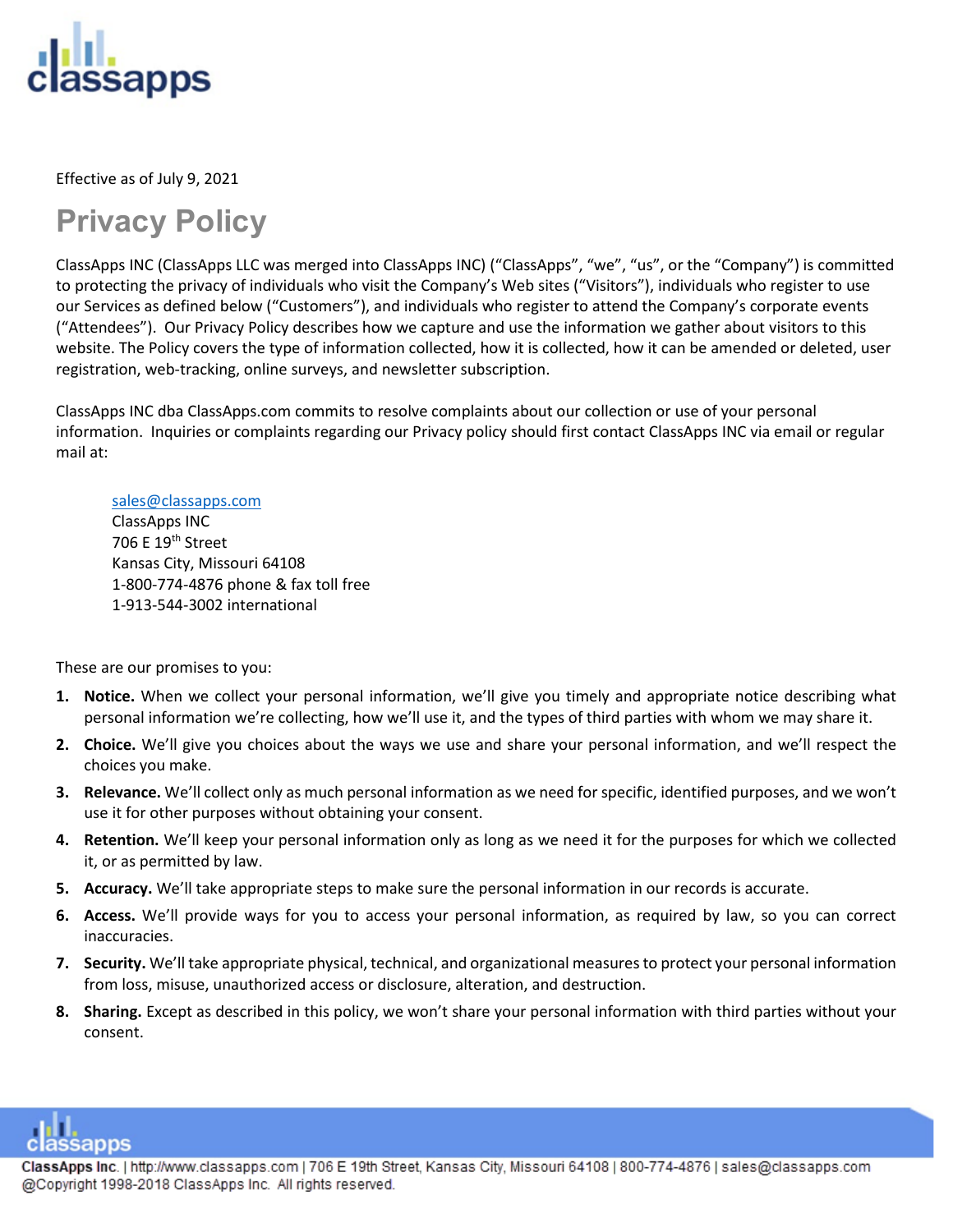

- **9. International Transfer.** The Company primarily stores Data in the United States. If we transfer your personal information to another country, this privacy policy shall apply, and we'll take appropriate measures to protect your privacy and the personal information we transfer.
- **10. Enforcement.** We'll regularly review how we're meeting these privacy promises, and we'll provide an independent way to resolve complaints about our privacy practices.

To learn more about our privacy practices, see our Privacy Policy details below:

### **Web Sites Covered**

This Privacy Statement covers the information practices, including how the Company collects, uses, shares and secures the personal information you provide, of Web sites that link to this Privacy Statement (collectively referred to as "ClassApps's Web sites" or "the Company's Web sites").

ClassApps's Web sites may contain links to other Web sites. The information practices or the content of such other Web sites is governed by the privacy statements of such other Web sites. The Company encourages you to review the privacy statements of other Web sites to understand their information practices.

### **Purpose**

Our company sells survey software - the surveys are designed and analyzed by client companies for their own purposes, sometimes for their own employees. Sometimes no personal data at all.

When expressing an interest in obtaining additional information about the Services, or registering to use the Web sites or other Services, or registering for an event, ClassApps requires you to provide the Company with personal contact information, such as name, company name, address, phone number, and email address ("Required Contact Information"). When purchasing the Services or registering for an event, ClassApps may also require you to provide the Company with financial qualification and billing information, such as billing name and address, credit card number, and the number of employees within the organization that will be using the Services ("Billing Information"). ClassApps may also ask you to provide additional information, such as company annual revenues, number of employees, or industry ("Optional Information"). When Visitors apply for a job with the Company, ClassApps may also require you to submit additional personal information as well as a resume or curriculum vitae ("Applicant Information"). Required Contact Information, Billing Information, Applicant Information, Optional Information, and any other information you submit to ClassApps to or through the Services are referred to collectively as "Data."

Required Contact information is used to keep customers aware of new products and services, product and services improvements, product and services discounts, and account renewals.

We do not tolerate spam, and we will not sell, rent, lease, trade, swap, market, exchange, barter, distribute, or disclose the information we collect about you. If this practice should change in the future, we will update this policy and provide you with opt-out choice prior to sharing your data. If you wish to amend or delete your details, please e-mail us at the

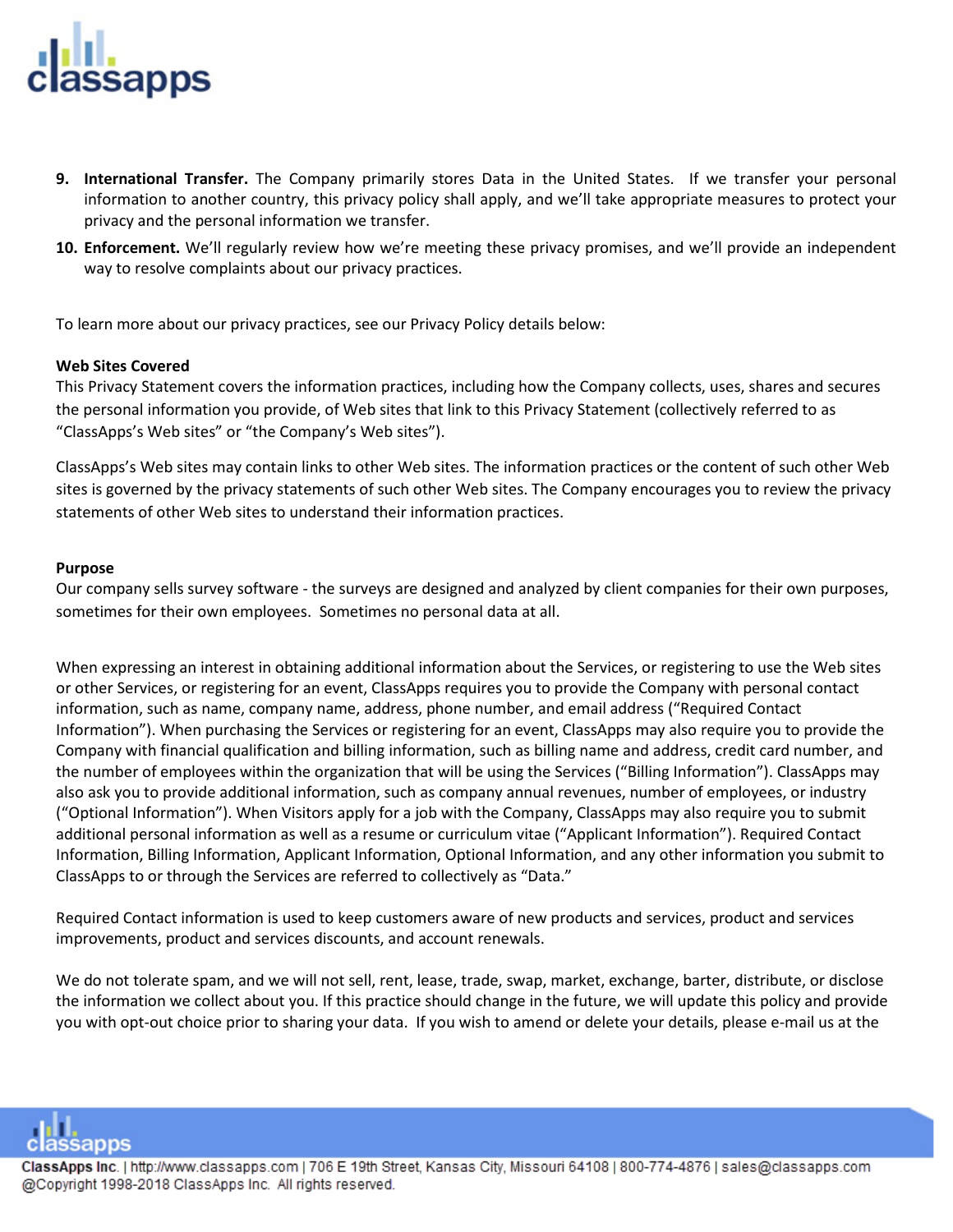# ssapps

following address: [sales@classapps.com.](mailto:sales@classapps.com) The information collected will be deleted within 90 days of when it is determined that it is no longer needed.

### **Web-tracking**

As you navigate the Company's Web sites, ClassApps may also collect information through the use of commonly-used information-gathering tools, such as cookies and Web beacons ("Web Site Navigational Information"). Web Site Navigational Information includes standard information from your Web browser (such as browser type and browser language), your Internet Protocol ("IP") address, and the actions you take on the Company's Web sites (such as the Web pages viewed and the links clicked).

The information gathered is used to produce overall usage statistics about our site, which we use to evaluate the site. We do not correlate this information with data about individuals.

### **Cookies**

ClassApps uses login authentication cookies which are required to securely login to the Client Portal or to a SelectSurvey.NET cloud service account. These cookies that are session-based and persistent-based. Session cookies exist only during one session. They disappear from your computer when you close your browser software or turn off your computer. Persistent cookies remain on your computer after you close your browser or turn off your computer. You can control the use of cookies at the individual browser level, but if you choose to disable cookies, it may limit your use of certain features or functions on our Web sites or Services.

### **Log Files, IP Addresses, URLs and Other Data**

As is true of most Web sites, we gather certain information automatically to analyze trends in the aggregate and administer our Web sites and Services. This information may include your Internet Protocol (IP) address (or the proxy server you use to access the World Wide Web), device and application identification numbers, your location, your browser type, your Internet service provider and/or mobile carrier, the pages and files you viewed, your searches, your operating system and system configuration information, and date/time stamps associated with your usage. Due to Internet communications standards, when you visit or use the Company's Websites and Services, we automatically receive the URL of the website from which you came and the website to which you go when you leave our Website. This information is used to analyze overall trends, to help us improve our Websites and Services, to track and aggregate nonpersonal information, and to provide the Websites and Services. For example, ClassApps uses IP addresses to monitor the regions from which Customers and Visitors navigate the Company's Web sites. ClassApps also collects IP addresses from Customers when they log into the Services as part of the Company's security features.

### **Social Media Features and Single Sign-on**

The Company's Web sites may use social media features, such as the Facebook "like" button ("Social Media Features"). These features may collect your IP address and which page you are visiting on the Company's Web site, and may set a cookie to enable the feature to function properly. You may be given the option by such Social Media Features to post information about your activities on the Company's Web site to a profile page of yours that is provided by a third party social media network in order to share with others within your network. Social Media Features are either hosted by a third party or hosted directly on the Company's Web site. Your interactions with these features are governed by the privacy policy of the company providing the relevant Social Media Features. ClassApps also allows you to log in to certain

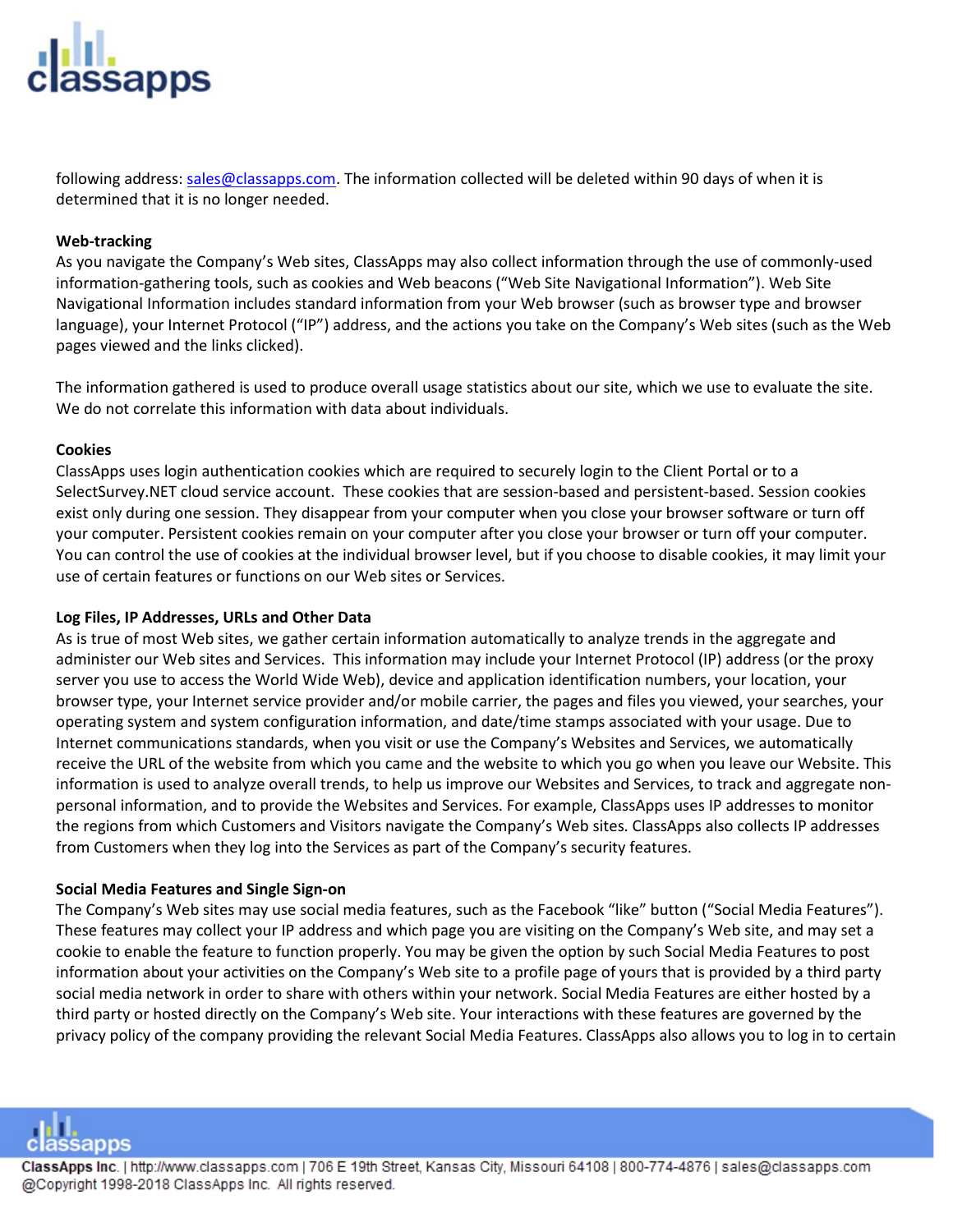of our Web sites and Services using sign-in services such as Facebook Connect. These services will authenticate your identity and provide you the option to share certain personal information with us such as your name and email address to pre-populate our sign-up form.

### **Billing**

ClassApps uses a third-party service provider to manage credit card processing. This service provider is not permitted to store, retain, or use Billing Information except for the sole purpose of credit card processing on the Company's behalf.

### **Compelled Disclosure**

ClassApps reserves the right to use or disclose information provided if required by law or if the Company reasonably believes that use or disclosure is necessary to protect the Company's rights and/or to comply with a judicial proceeding, court order, or legal process.

### **Service Providers**

ClassApps may share Data about Visitors, Customers and Attendees with the Company's contracted service providers so that these service providers can provide services on our behalf. These service providers are authorized to use your personal information only as necessary to provide the requested services to us. Without limiting the foregoing, ClassApps may also share Data about Visitors, Customers and Attendees with the Company's service providers to ensure the quality of information provided, and with third–party social networking and media Web sites, such as Facebook, for marketing and advertising on those Web sites. Unless described in this Privacy Statement, ClassApps does not share, sell, rent, or trade any information with third parties for their promotional purposes.

### **Online surveys**

Occasionally we ask for information via online surveys from our website. Information is given on a voluntary basis. Nonparticipation will not inhibit your use of our web site in any way. If you provided the information to us in error, you may request its removal at any time. The information gathered will be used to produce overall statistics. Information will not be correlated with data about individuals.

### **Email subscription**

If you would like to unsubscribe to our account reminders or product emails, please send an e-mail with "Unsubscribe" in the subject heading to [sales@classapps.com.](mailto:sales@classapps.com) Or click the "Unsubscribe" link in any email you wish to unsubscribe to.

### **Correcting and updating your Information**

All Customers have access to review, correct, delete or otherwise modify any of the personal information securely via the Client Portal on our web site or by request in email to [sales@classapps.com,](mailto:sales@classapps.com) or by phone or letter. ClassApps may retain your information for a period of time consistent with the original purpose of collection. For instance, we may retain your information during the time in which you have an account to use our Web sites or Services and for a reasonable period of time afterward. We also may retain your information during the period of time needed for ClassApps to pursue our legitimate business interests, conduct audits, comply with our legal obligations, resolve disputes and enforce our agreements.



ClassApps Inc. | http://www.classapps.com | 706 E 19th Street, Kansas City, Missouri 64108 | 800-774-4876 | sales@classapps.com @Copyright 1998-2018 ClassApps Inc. All rights reserved.